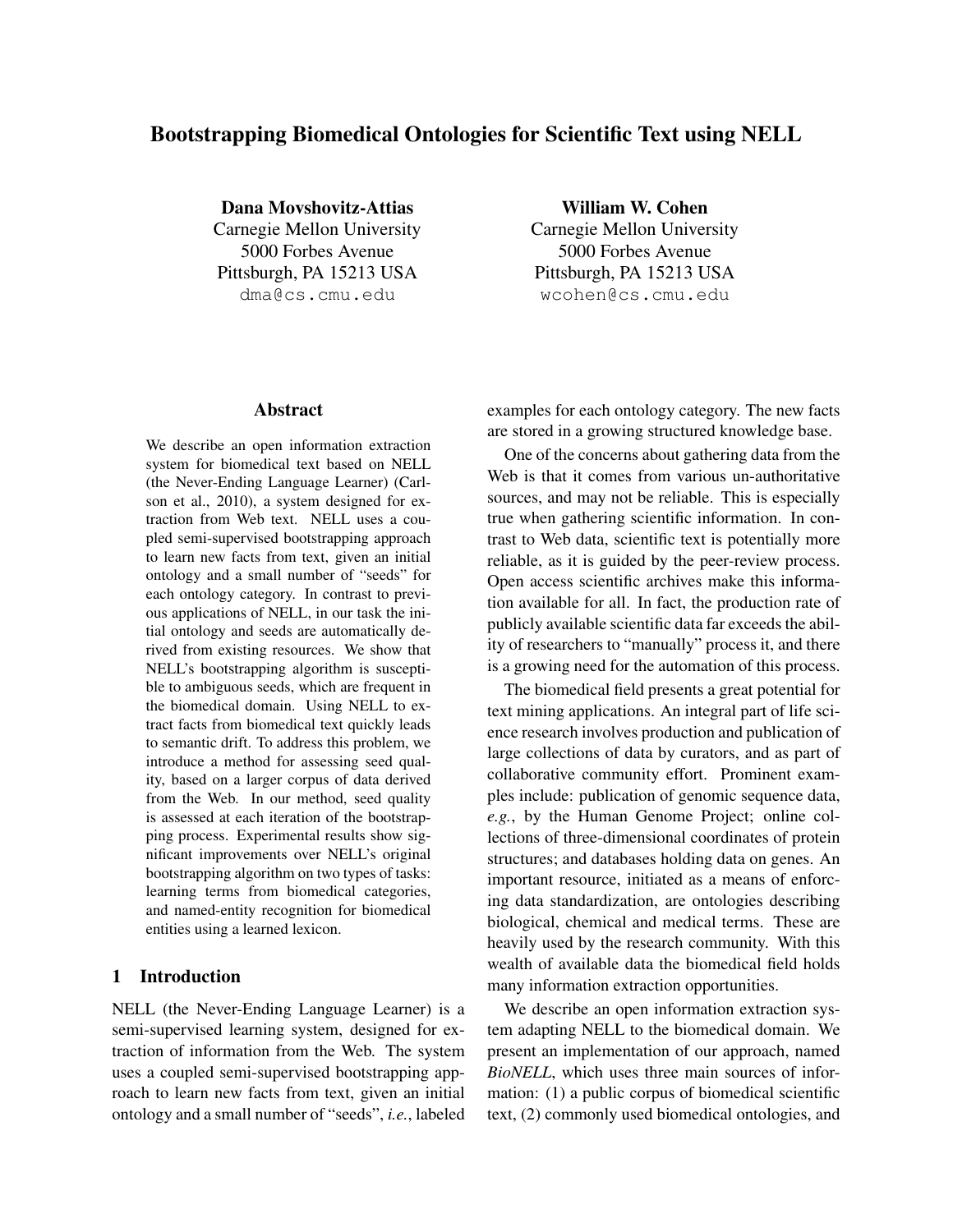| High PMI Seeds  |                         |                      | <b>Random Seeds</b>      |                                  |                 |  |
|-----------------|-------------------------|----------------------|--------------------------|----------------------------------|-----------------|--|
| SoxN            | achaete                 | cycA                 | cac                      | section 33                       | 28              |  |
| $Pax-6$         | Drosomycin              | $Zfh-1$              | crybaby                  | hv                               | Bob             |  |
| $BX-C$          | Ultrabithorax           | GATAe                | ael                      | <b>LRS</b>                       | dip             |  |
| $D$ -Fos        | sine oculis             | <b>FMRFa</b>         | chm                      | sht                              | 3520            |  |
| Abd-A           | dCtBP                   | Antp                 | $M-2$                    | AGI                              | tou             |  |
| PKAc            | huckebein               | abd-A                | shanti                   | disp                             | zen             |  |
| Hmgcr           | Goosecoid               | knirps               | <b>Buffy</b>             | Gap                              | Scm             |  |
| fkh             | decapentaplegic         | Sxl                  | lac                      | Mercurio                         | <b>REPO</b>     |  |
| abdA            | naked cuticle           | BR-C                 | subcosta                 | mef                              | Ferritin        |  |
| $z$ fh- $1$     | Kruppel                 | hmgcr                | Slam                     | dad                              | dTCF            |  |
| tky             | gypsy insulator         | Dichaete             | C <sub>bs</sub>          | Helicase                         | mago            |  |
| CrebA           | alpha-Adaptin           | $Abd-B$              | Sufu                     | ora                              | Pten            |  |
| $D-raf$         | doublesex               | gusA                 | pelo                     | vu                               | sb              |  |
| MtnA            | FasH                    | AbdA                 | sombre                   | domain II                        | TrpRS           |  |
| $Dcr-2$         | GAGA factor             | dTCF                 | <b>TAS</b>               | <b>CCK</b>                       | ripcord         |  |
| fushi<br>tarazu | kanamycin<br>resistance | Ecdysone<br>receptor | <b>GABAA</b><br>receptor | diazepam<br>binding<br>inhibitor | yolk<br>protein |  |
| Tky             | $d$ CBP                 |                      | Debcl                    | arm                              |                 |  |

Table 1: Two samples of fruit-fly genes, taken from the complete fly gene dictionary. *High PMI Seeds* are the top 50 terms selected using PMI ranking, and *Random Seeds* are a random draw of 50 terms from the dictionary. These are used as seeds for the *Fly Gene* category (Section 4.2). Notice that the random set contains many terms that are often not used as genes including *arm*, *28*, and *dad*. Using these as seeds can lead to semantic drift. In contrast, high PMI seeds exhibit much less ambiguity.

(3) a corpus of Web documents.

NELL's ontology, including categories and seeds, has been manually designed during the system development. Ontology design involves assembling a set of interesting categories, organized in a meaningful hierarchical structure, and providing representative seeds for each category. Redesigning a new ontology for a technical domain is difficult without non-trivial knowledge of the domain. We describe a process of merging source ontologies into one structure of categories with seed examples.

However, as we will show, using NELL's bootstrapping algorithm to extract facts from a biomedical corpus is susceptible to noisy and ambiguous terms. Such ambiguities are common in biomedical terminology (see examples in Table 1), and some ambiguous terms are heavily used in the literature. For example, in the sentence "We have cloned an induced *white* mutation and characterized the insertion sequence responsible for the mutant phenotype", *white* is an ambiguous term referring to the name of a gene. In NELL, ambiguity is limited using coupled semi-supervised learning (Carlson et al., 2009): if two categories in the ontology are declared mutually exclusive, instances of one category are used as negative examples for the other, and the two categories cannot share any instances. To resolve the ambiguity of *white* with mutual exclusion, we would have to include a *Color* category in the ontology, and declare it mutually exclusive with the *Gene* category. Then, instances of *Color* will not be able to refer to genes in the KB. It is hard to estimate what additional categories should be added, and building a "complete" ontology tree is practically infeasible.

NELL also includes a polysemy resolution component that acknowledges that one term, for example *white*, may refer to two distinct concepts, say a color and a gene, that map to different ontology categories, such as *Color* and *Fly Gene* (Krishnamurthy and Mitchell, 2011). By including a *Color* category, this component can identify that *white* is both a color and a gene. The polysemy resolver performs word sense induction and synonym resolution based on relations defined between categories in the ontology, and labeled synonym examples. However, at present, BioNELL's ontology does not contain relation definitions (it is based only on categories), so we cannot include this component in our experiments. Additionally, it is unclear how to avoid the use of polysemous terms as category seeds, and no method has been suggested for selecting seeds that are representative of a single specific category.

To address the problem of ambiguity, we introduce a method for assessing the desirability of noun phrases to be used as seeds for a specific target category. We propose ranking seeds using a Pointwise Mutual Information (PMI) -based collocation measure for a seed and a category name. Collocation is measured based on a large corpus of domainindependent data derived from the Web, accounting for uses of the seed in many different contexts.

NELL's bootstrapping algorithm uses the morphological and semantic features of seeds to propose new facts, which are added to the KB and used as seeds in the next bootstrapping iteration to learn more facts. This means that ambiguous terms may be added at any learning iteration. Since *white* really *is* a name of a gene, it is sometimes used in the same semantic context as other genes, and may be added to the KB despite not being used as an initial seed.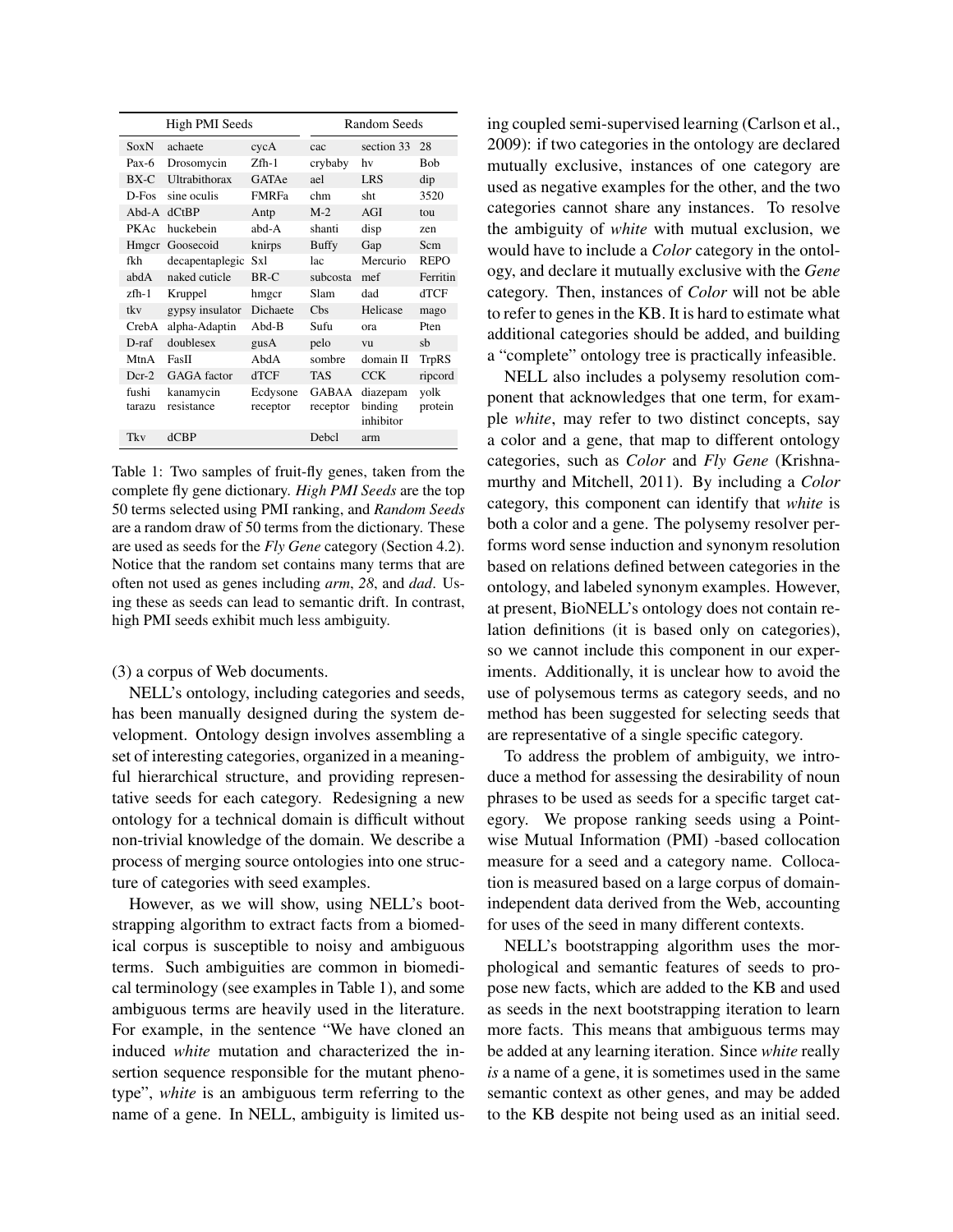To resolve this problem, we propose measuring seed quality in a *Rank-and-Learn* bootstrapping methodology: after every iteration, we rank all the instances that have been added to the KB by their quality as potential category seeds. Only high-ranking instances are used as seeds in the next iteration. Lowranking instances are stored in the KB and "remembered" as true facts, but are not used for learning new information. This is in contrast to NELL's approach (and most other bootstrapping systems), in which there is no distinction between acquired facts, and facts that are used for learning.

## 2 Related Work

Biomedical Information Extraction systems have traditionally targeted recognition of few distinct biological entities, focusing mainly on genes (*e.g.*, (Chang et al., 2004)). Few systems have been developed for fact-extraction of many biomedical predicates, and these are relatively small scale (Wattarujeekrit et al., 2004), or they account for limited subdomains (Dolbey et al., 2006). We suggest a more general approach, using bootstrapping to extend existing biomedical ontologies, including a wide range of sub-domains and many categories. The current implementation of BioNELL includes an ontology with over 100 categories. To the best of our knowledge, such large-scale biomedical bootstrapping has not been done before.

Bootstrap Learning and Semantic Drift. Carlson *et al.* (2010) use coupled semi-supervised bootstrap learning in NELL to learn a large set of category classifiers with high precision. One drawback of using iterative bootstrapping is the sensitivity of this method to the set of initial seeds (Pantel et al., 2009). An ambiguous set of seeds can lead to *semantic drift*, *i.e.*, accumulation of erroneous terms and contexts when learning a semantic class. Strict bootstrapping environments reduce this problem by adding boundaries or limiting the learning process, including learning mutual terms and contexts (Riloff and Jones, 1999) and using mutual exclusion and negative class examples (Curran et al., 2007).

McIntosh and Curran (2009) propose a metric for measuring the semantic drift introduced by a learned term, favoring terms different than the recent *m* learned terms and similar to the first *n*, (shown for  $n=20$  and  $n=100$ ), following the assumption that semantic drift develops in late bootstrapping iterations. As we will show, for biomedical categories, semantic drift in NELL occurs within a handful of iterations  $( $5$ ), however according to the authors,$ using low values for *n* produces inadequate results. In fact, selecting effective *n* and *m* parameters may not only be a function of the data being used, but also of the specific category, and it is unclear how to automatically tune them.

Seed Set Refinement. Vyas *et al.* (2009) suggest a method for reducing ambiguity in seeds provided by human experts, by selecting the tightest seed clusters based on context similarity. The method is described for an order of 10 seeds, however, in an ontology containing hundreds of seeds per class, it is unclear how to estimate the correct number of clusters to choose from. Another approach, suggested by Kozareva *et al.* (2010), is using only constrained contexts where both seed and class are present in a sentence. Extending this idea, we consider a more general collocation metric, looking at entire documents including both the seed and its category.

## 3 Implementation

### 3.1 NELL's Bootstrapping System

We have implemented BioNELL based on the system design of NELL. NELL's bootstrapping algorithm is initiated with an input ontology structure of categories and seeds. Three sub-components operate to introduce new facts based on the semantic and morphological attributes of known facts. At every iteration, each component proposes candidate facts, specifying the supporting evidence for each candidate, and the candidates with the most strongly supported evidence are added to the KB. The process and sub-components are described in detail by Carlson *et al.* (2010) and Wang and Cohen (2009).

#### 3.2 Text Corpora

PubMed Corpus: We used a corpus of 200K fulltext biomedical articles taken from the PubMed Central Open Access Subset (extracted in October  $2010$ <sup>1</sup>, which were processed using the OpenNLP package<sup>2</sup>. This is the main BioNELL corpus and it

<sup>1</sup> http://www.ncbi.nlm.nih.gov/pmc/

<sup>2</sup> http://opennlp.sourceforge.net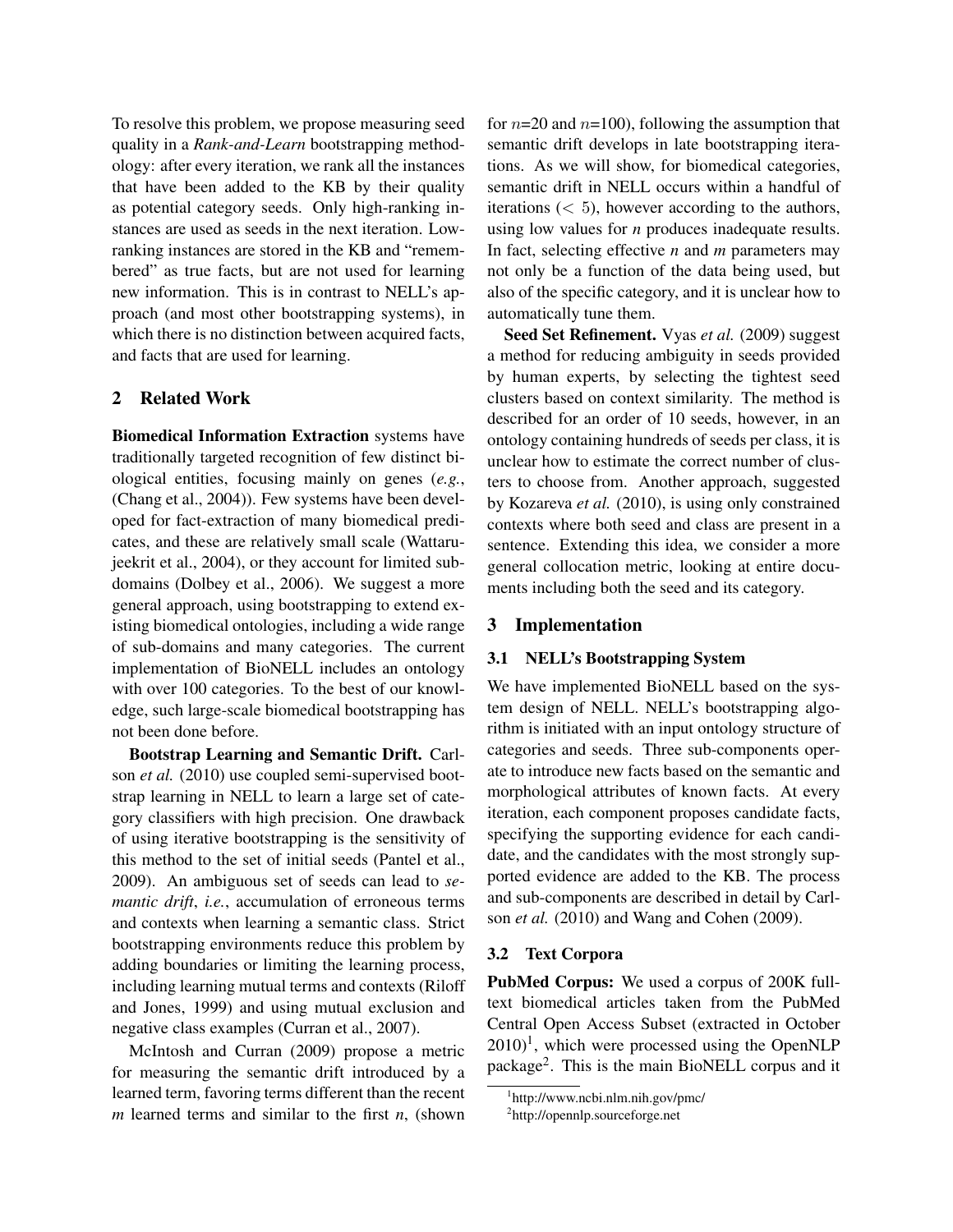is used to extract category instances in all the experiments presented in this paper.

Web Corpus: BioNELL's seed-quality collocation measure (Section 3.4) is based on a domainindependent Web corpus, the English portion of the ClueWeb09 data set (Callan and Hoy, 2009), which includes 500 million web documents.

#### 3.3 Ontology

BioNELL's ontology is composed of six base ontologies, covering a wide range of biomedical subdomains: the Gene Ontology (GO) (Ashburner et al., 2000), describing gene attributes; the NCBI Taxonomy for model organisms (Sayers et al., 2009); Chemical Entities of Biological Interest (ChEBI) (Degtyarenko et al., 2008), a dictionary focused on small chemical compounds; the Sequence Ontology (Eilbeck et al., 2005), describing biological sequences; the Cell Type Ontology (Bard et al., 2005); and the Human Disease Ontology (Osborne et al., 2009). Each ontology provides a hierarchy of terms but does not distinguish concepts from instances.

We used an automatic process for merging base ontologies into one ontology tree. First, we group the ontologies under one hierarchical structure, producing a tree of over 1 million entities, including 856K terms and 154K synonyms. We then separate these into *potential categories* and *potential seeds*. *Categories* are nodes that are unambiguous (have a single parent in the ontology tree), with at least 100 descendants. These descendants are the category's *Potential seeds*. This results in 4188 category nodes. In the experiments of this paper we selected only the top (most general) 20 categories in the tree of each base ontology. We are left with 109 final categories, as some base ontologies had less than 20 categories under these restrictions. Leaf categories are given seeds from their descendants in the full tree of all terms and synonyms, giving a total of around 1 million potential seeds. Seed set refinement is described below. The seeds of leaf categories are later extended by the bootstrapping process.

#### 3.4 BioNELL's Bootstrapping System

#### 3.4.1 PMI Collocation with the Category Name

We define a seed quality metric based on a large corpus of Web data. Let  $s$  and  $c$  be a seed and a target category, respectively. For example, we can take  $s =$  "white", the name of a gene of the fruit-fly, and  $c$  $=$  "fly gene". Now, let *D* be a document corpus (Section 3.2 describes the Web corpus used for ranking), and let  $D_c$  be a subset of the documents containing a mention of the category name. We measure the collocation of the seed and the category by the number of times s appears in  $D_c$ ,  $|Occur(s, D_c)|$ . The overall occurrence of  $s$  in the corpus is given by  $|Occur(s, D)|$ . Following the formulation of Church and Hanks (1990), we compute the PMIrank of s and  $c$  as

$$
PMI(s, c) = \frac{|Occur(s, D_c)|}{|Occur(s, D)|}
$$
 (1)

Since this measure is used to compare seeds of the same category, we omit the log from the original formulation. In our example, as *white* is a highly ambiguous gene name, we find that it appears in many documents that do not discuss the fruit fly, resulting in a PMI rank close to 0.

The proposed ranking is sensitive to the descriptive name given to categories. For a more robust ranking, we use a combination of rankings of the seed with several of its ancestors in the ontology hierarchy. In (Movshovitz-Attias and Cohen, 2012) we describe this hierarchical ranking in more detail and additionally explore the use of the binomial loglikelihood ratio test (BLRT) as an alternative collocation measure for ranking.

We further note that some specialized biomedical terms follow strict nomenclature rules making them easily identifiable as category specific. These terms may not be frequent in general Web context, leading to a low PMI rank under the proposed method. Given such a set of high confidence seeds from a reliable source, one can enforce their inclusion in the learning process, and specialized seeds can additionally be identified by high-confidence patterns, if such exist. However, the scope of this work involves selecting seeds from an ambiguous source, biomedical ontologies, thus we do not include an analysis for these specialized cases.

#### 3.4.2 Rank-and-Learn Bootstrapping

We incorporate PMI ranking into BioNELL using a *Rank-and-Learn* bootstrapping methodology. After every iteration, we rank all the instances that have been added to the KB. Only high-ranking instances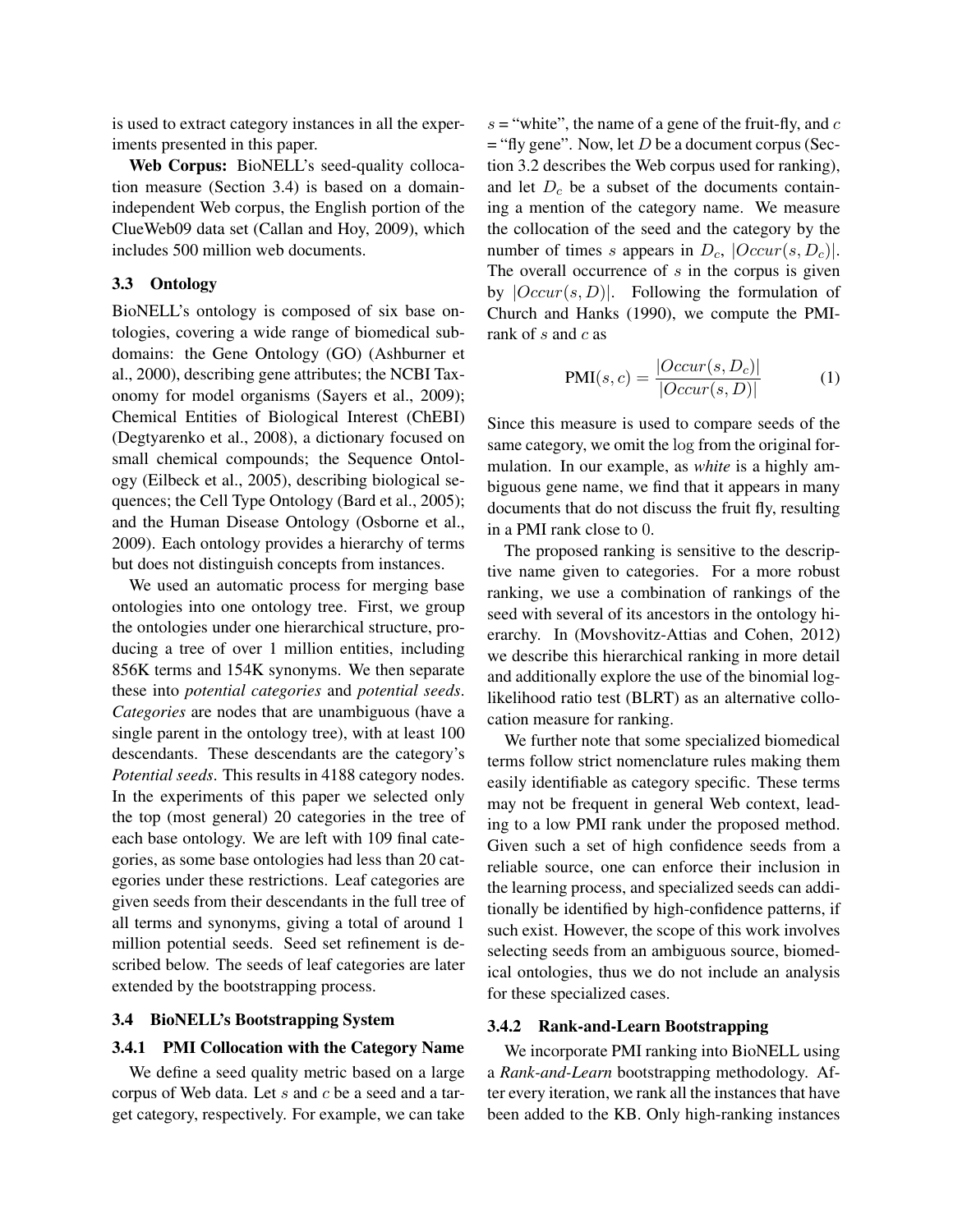| <b>Learning System</b> | <b>Bootstrapping</b><br>Algorithm | Initial<br>Seeds     | Corpus |
|------------------------|-----------------------------------|----------------------|--------|
| <b>BioNELL</b>         | Rank-and-Learn<br>with PMI        | <b>PMI</b><br>top 50 | PubMed |
| <b>NELL</b>            | NELL's<br>algorithm               | Random<br>50         | PubMed |
| BioNELL+Random         | Rank-and-Learn<br>with PMI        | Random<br>50         | PubMed |

Table 2: Learning systems used in our evaluation, all using the PubMed biomedical corpus and the biomedical ontology described in Sections 3.2 and 3.3.

are added to the collection of seeds that are used in the next learning iteration. Instances with low PMI rank are stored in the KB and are not used for learning new information. We consider a high-ranking instance to be one with PMI rank higher than 0.25.

## 4 Experimental Evaluation

## 4.1 Experimental Settings

#### 4.1.1 Configurations of the Algorithm

In our experiments, we ran BioNELL and NELL with the following system configurations, all using the biomedical corpus and the ontology described in Sections 3.2 and 3.3, and all running 50 iterations, in order to evaluate the long term effects of ranking. Section 4.2 includes a discussion on the learning rate of the tested systems which motivates the reason for evaluating performance at the 50th iteration.

To expand a category we used the following systems, also summarized in Table 2: (1) the *BioNELL* system, using Rank-and-Learn bootstrapping (Section 3.4.2) initialized with the top 50 seeds using PMI ranking, (2) the *NELL* system, using NELL's original bootstrapping algorithm (Section 3.1) initialized with 50 random seeds from the category's potential seeds (NELL does not provide a seed selection method), and (3) in order to distinguish the contribution of Rank-and-Learn bootstrapping over ranking the initial seeds, we tested a third system, *BioNELL+Random*, using Rank-and-Learn bootstrapping initialized with 50 random seeds.

#### 4.1.2 Evaluation Methodology

Using BioNELL we can learn *lexicons*, collections of category terms accumulated after running the system. One evaluation approach is to select a set of learned instances and assess their correctness (Carlson et al., 2010). This is relatively easy for data extracted for general categories like City or Sports Team. For example, it is easy to evaluate the statement "London is a City". This task becomes more difficult when assessing domain-specific facts such as "Beryllium is an S-block molecular entity" (in fact, it is). We cannot, for example, use the help of Mechanical Turk for this task. A possible alternative evaluation approach is asking an expert. On top of being a costly and slow approach, the range of topics covered by BioNELL is large and a single expert is not likely be able to assess all of them.

We evaluated lexicons learned by BioNELL by comparing them to available resources. Lexicons of gene names for certain species are available, and the Freebase database (Google, 2011), an open repository holding data for millions of entities, includes some biomedical concepts. For most biomedical categories, however, complete lexicons are scarce.

### 4.1.3 Data Sets

We compared learned lexicons to category *dictionaries*, lists of concept terms taken from the following sources, which we consider as a Gold Standard.

We used three lexicons of biomedical categories taken from Freebase: Disease (9420 terms), Chemical Compound (9225 terms), and Drug (3896 terms).

To evaluate gene names we used data from the BioCreative Challenge (Hirschman et al., 2005), an evaluation competition focused on annotations of genes and gene products. The data includes a dictionary of genes of the fruit-fly, *Drosophila Melanogaster*, which specifies a set of gene identifiers and possible alternative forms of the gene name, for a total of 7151 terms, which we consider to be the complete fly gene dictionary.

We used additional BioCreative data for a namedentity recognition task. This includes 108 scientific abstracts, manually annotated by BioCreative with gene IDs of fly genes discussed in the text. The abstracts contain either the gene ID or any gene name.

## 4.2 Extending Lexicons of Biomedical **Categories**

### 4.2.1 Recovering a Closed Category Lexicon

We used BioNELL to learn the lexicon of a closed category, representing genes of the fruit-fly,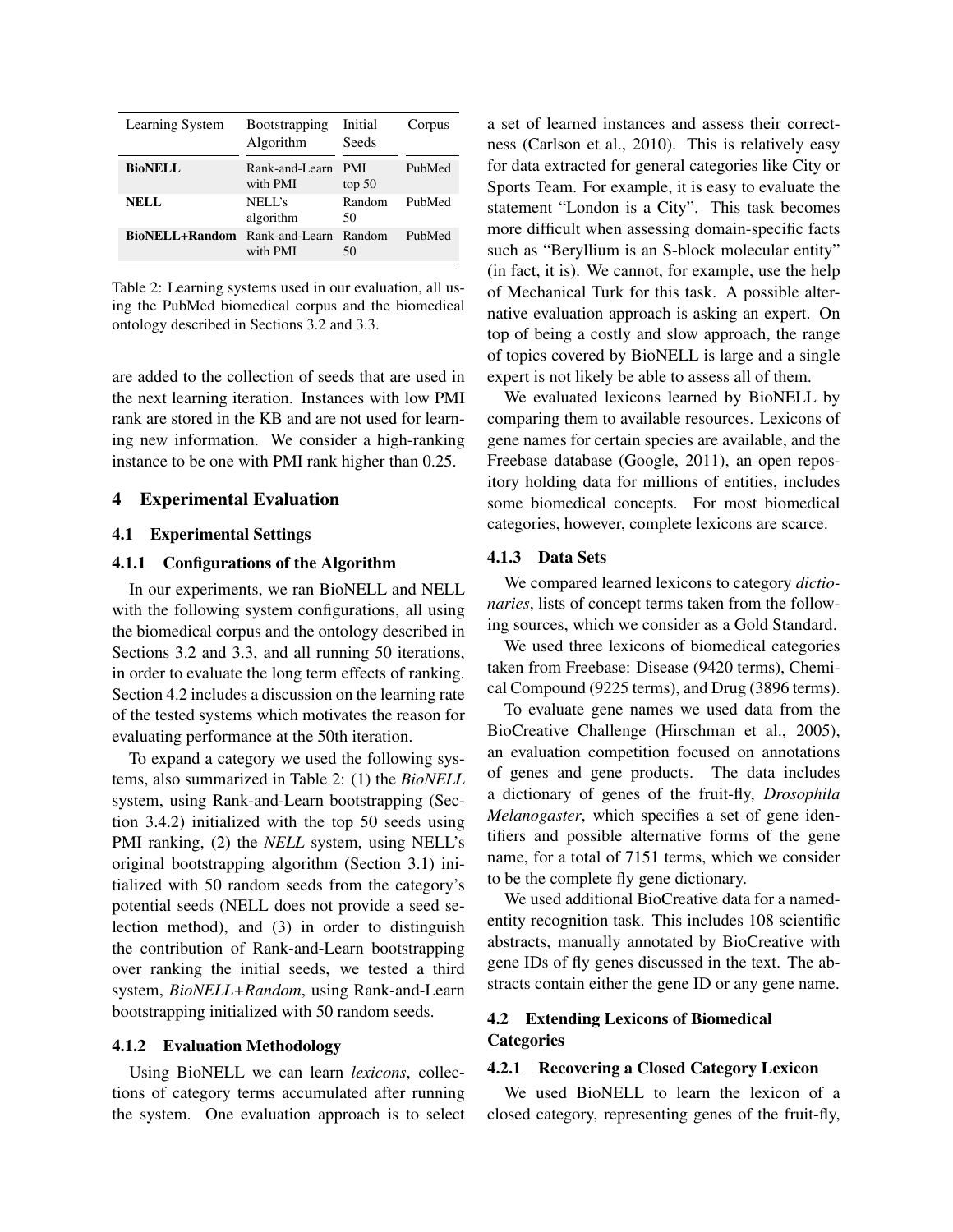

Figure 1: Performance per learning iteration for gene lexicons learned using BioNELL and NELL.

| Learning System    | Precision | Correct | Total |
|--------------------|-----------|---------|-------|
| <b>BioNELL</b>     | .83       | 109     | 132   |
| <b>NELL</b>        | .29       | 186     | 651   |
| BioNELL+Random     | .73       | 248     | 338   |
| NELL by size $132$ | .72       | 93      | 130   |

Table 3: Precision, total number of instances (*Total*), and correct instances (*Correct*) of gene lexicons learned with BioNELL and NELL. BioNELL significantly improves the precision of the learned lexicon compared with NELL. When examining only the first 132 learned items, BioNELL has both higher precision and more correct instances than NELL (last row, NELL  $_{\text{bv}}$  size 132).

*D. Melanogaster*, a model organism used to study genetics and developmental biology. Two samples of genes from the full fly gene dictionary are shown in Table 1: *High PMI Seeds* are the top 50 dictionary terms selected using PMI ranking, and *Random Seeds* are a random draw of 50 terms. Notice that the random set contains many seeds that are not distinct gene names including *arm*, *28*, and *dad*. In contrast, high PMI seeds exhibit much less ambiguity. We learned gene lexicons using the test systems described in Section 4.1.1 with the high-PMI and random seed sets shown in Table 1. We measured the precision, total number of instances, and correct instances of the learned lexicons against the full dictionary of genes. Table 3 summarizes the results.

BioNELL, initialized with PMI-ranked seeds, significantly improved the precision of the learned lexicon over NELL (29% for *NELL* to 83% for *BioNELL*). In fact, the two learning systems using Rank-and-Learn bootstrapping resulted in higher precision lexicons (83%, 73%), suggesting that constrained bootstrapping using iterative seed ranking successfully eliminates noisy and ambiguous seeds.

BioNELL's bootstrapping methodology is highly restrictive and it affects the size of the learned lexicon as well as its precision. Notice, however, that while *NELL*'s final lexicon is 5 times larger than *BioNELL*'s, the number of correctly learned items in it are less than twice that of *BioNELL*. Additionally, *BioNELL+Random* has learned a smaller dictionary than *NELL* (338 and 651 terms, respectively) with a greater number of correct instances (248 and 186).

We examined the performance of *NELL* after the 7th iteration, when it has learned a lexicon of 130 items, similar in size to *BioNELL*'s final lexicon (Table 3, last row). After learning 130 items, *BioNELL* achieved both higher precision (83% versus 72%) and higher recall (109 versus 93 correct lexicon instances) than *NELL*, indicating that *BioNELL*'s learning method is overall more accurate.

After running for 50 iterations, all systems recover only a small portion of the complete gene dictionary (109-248 instances out of 7151), suggesting either that, (1) more learning iterations are required, (2) the biomedical corpus we use is too small and does not contain (frequent) mentions of some gene names from the dictionary, or (3) some other limitations exist that prevent the learning algorithm from finding additional class examples.

Lexicons learned using BioNELL show persistently high precision throughout the 50 iterations, even when initiated with random seeds (Figure 1A). By the final iteration, all systems stop accumulating further significant amounts of correct gene instances (Figure 1B). Systems that use PMI-based Rankand-Learn bootstrapping also stop learning incorrect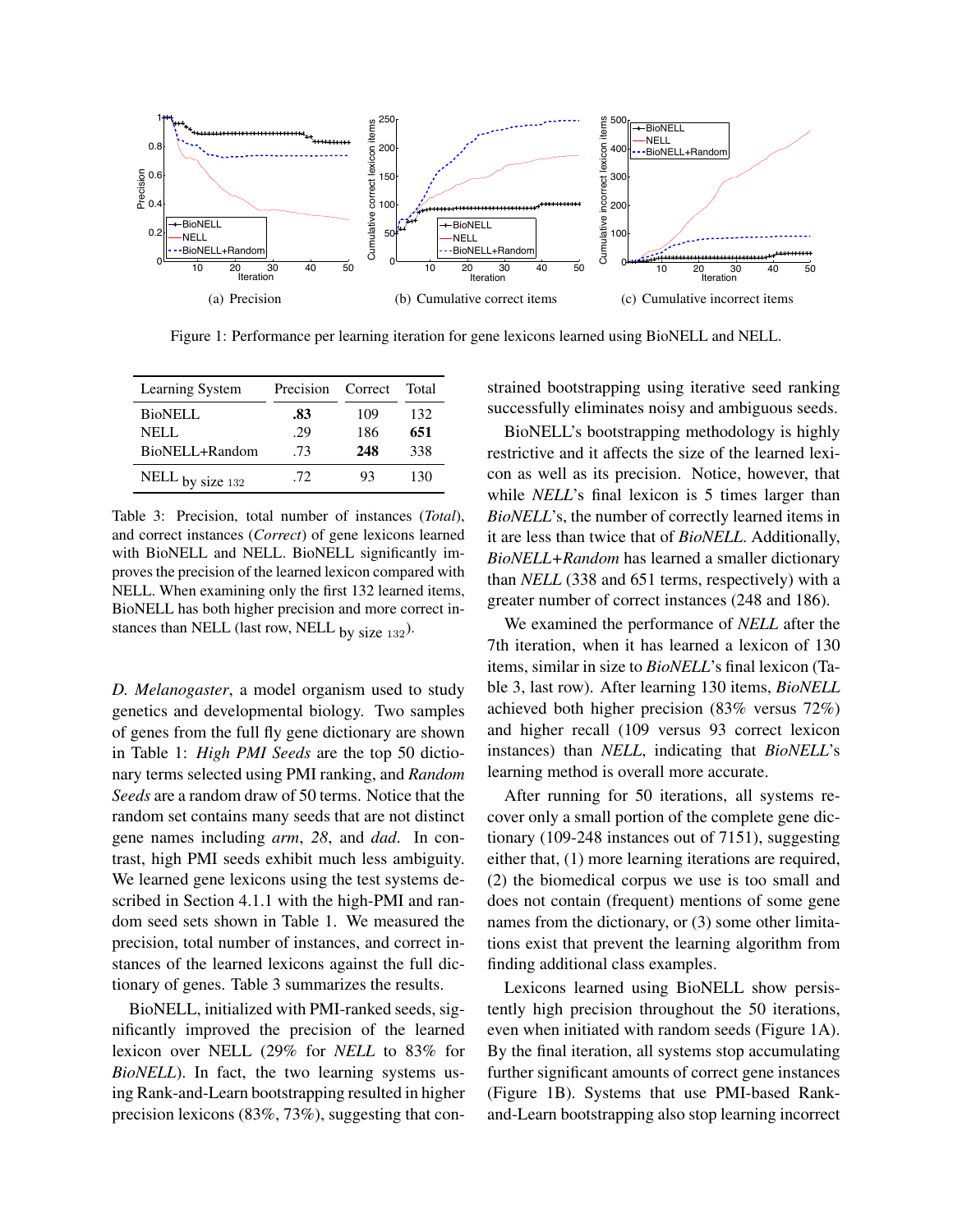| Learning System               | Precision  |            | Correct    |          | Total      |                                                 |            |             |            |
|-------------------------------|------------|------------|------------|----------|------------|-------------------------------------------------|------------|-------------|------------|
|                               |            |            |            |          |            | CC Drug Disease CC Drug Disease CC Drug Disease |            |             |            |
| <b>BioNELL</b><br><b>NELL</b> | .66<br>-15 | .52<br>.40 | .43<br>.37 | 63<br>74 | 508<br>522 | 276<br>288                                      | 96.<br>449 | 972<br>1300 | 624<br>782 |
| $NELL$ by size                |            | .58 .47    | .37        | 58       | 455        | 232                                             | 100        | 968         | 623        |

Table 4: Precision, total number of instances (*Total*), and correct instances (*Correct*) of learned lexicons of *Chemical Compound* (CC), *Drug*, and *Disease*. BioNELL's lexicons have higher precision on all categories compared with NELL, while learning a similar number of correct instances. When restricting NELL to a total lexicon size similar to BioNELL's, BioNELL has both higher precision and more correct instances (last row, NELL by size).

instances (*BioNELL* and *BioNELL+Random*; Figure 1C). This is in contrast to *NELL* which continues learning incorrect examples.

Interestingly, the highest number of correct gene instances was learned using Rank-and-Learn bootstrapping with random initial seeds (248 items; *BioNELL+Random*). This may happen when the random set includes genes that are infrequent in the general Web corpus, despite being otherwise category-specific in the biomedical context. As such, these would result in low PMI rank (see note in Section 3.4.1). However, random seed selection does not offer any guarantees on the quality of the seeds used, and therefore will result in unstable performance. Note that *BioNELL+Random* was initiated with the same random seeds as *NELL*, but due to the more constrained Rank-and-Learn bootstrapping it achieves both higher recall (248 versus 186 correct instances) and precision (73% versus 29%).

#### 4.2.2 Extending Lexicons of Open Categories

We evaluated learned lexicons for three open categories, *Chemical Compound* (*CC*), *Drug*, and *Disease*, using dictionaries from Freebase. Since these are open categories — new drugs are being developed every year, new diseases are discovered, and varied chemical compounds can be created — the Freebase dictionaries are not likely to contain complete information on these categories. For our evaluation, however, we considered them to be complete.

We used *BioNELL* and *NELL* to learn these categories, and for all of them *BioNELL*'s lexicons achieved higher precision than *NELL* (Table 4). The number of correct learned instances was similar in both systems (63 and 74 for *CC*, 508 and 522 for *Drug*, and 276 and 288 for *Disease*), however in *BioNELL*, the additional bootstrapping restrictions assist in rejecting incorrect instances, resulting in a smaller, more accurate lexicon.

We examined *NELL*'s lexicons when they reached a size similar to *BioNELL*'s final lexicons (at the 8th, 42nd and 39th iterations for *CC*, *Drug*, and *Disease*, respectively). *BioNELL*'s lexicons have both higher precision and higher recall (more correct learned instances) than the comparable *NELL* lexicons (Table 4, NELL  $_{\text{by size}}$ , last row).

## 4.3 Named-Entity Recognition using a Learned Lexicon

We examined the use of gene lexicons learned with BioNELL and NELL for the task of recognizing concepts in free text, using a simple strategy of matching words in the text with terms from the lexicon. We use data from the BioCreative challenge (Section 4.1.3), which includes text abstracts and the IDs of genes that appear in each abstract. We show that BioNELL's lexicon achieves both higher precision and recall in this task than NELL's.

We implemented an *annotator* for predicting what genes are discussed in text, which uses a gene lexicon as input. Given sample text, if any of the terms in the lexicon appear in the text, the corresponding gene is predicted to be discussed in the text. Following BioCreative's annotation format, the annotator emits as output the set of gene IDs of the genes predicted for the sample text.

We evaluated annotators that were given as input: the complete fly-genes dictionary, a filtered version of that dictionary, or lexicons learned using BioNELL and NELL. Using these annotators we predicted gene mentions for all text abstracts in the data. We report the average precision (over 108 text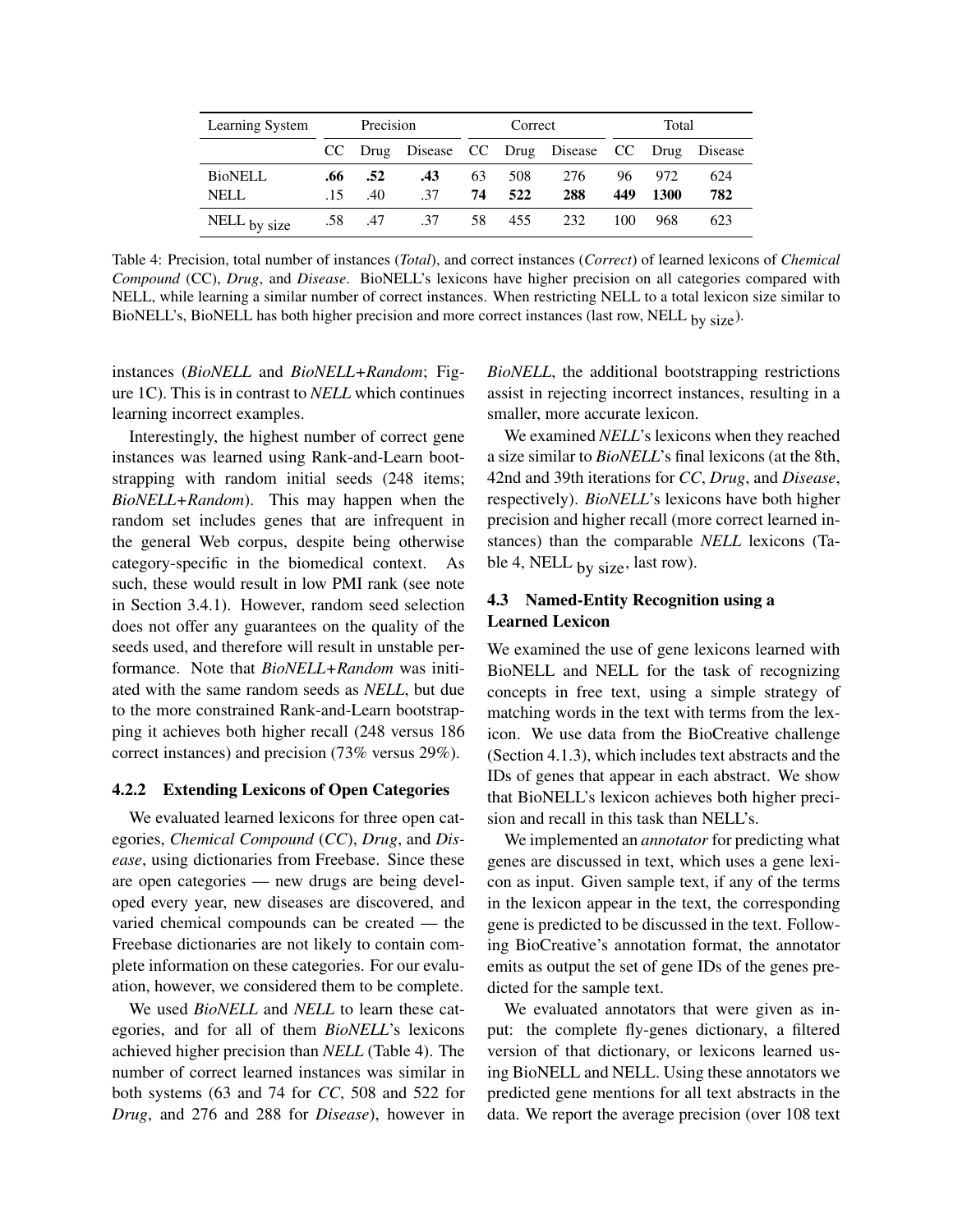| Lexicon                    | Precision | Correct | Total |
|----------------------------|-----------|---------|-------|
| <b>BioNELL</b>             | .90       | 18      | 20    |
| NELL.                      | .02       | 5       | 268   |
| BioNELL+Random             | .03       | 3       | 82.   |
| Complete Dictionary        | .09       | 153     | 1616  |
| <b>Filtered Dictionary</b> | .18       | 138     | 675   |

Table 5: Precision, total number of predicted genes (*Total*), and correct predictions (*Correct*), in a named-entity recognition task using a complete lexicon, a filtered lexicon, and lexicons learned with BioNELL and NELL. BioNELL's lexicon achieves the highest precision, and makes more correct predictions than NELL.

abstracts) and number of total and correct predictions of gene mentions, compared with the labeled annotations for each text (Table 5).

Many gene names are shared among multiple variants. For example, the name *Antennapedia* may refer to several gene variations, *e.g.*, *Dgua*\*Antp* or *Dmed*\*Antp*. Thus, in our precision measurements, we consider a prediction of a gene ID as "true" if it is labeled as such by BioCreative, or if it shares a synonym name with another true labeled gene ID.

First, we used the complete fly gene dictionary for the recognition task. Any dictionary gene that is mentioned in the text was recovered, resulting in high recall. However, the full dictionary contains ambiguous gene names that contribute many false predictions to the complete dictionary annotator, leading to a low precision of 9%.

Some ambiguous terms can be detected using simple rules, *e.g*., short abbreviations and numbers. For example, *section 9* is a gene named after the functional unit to which it belongs, and abbreviated by the symbol *9*. Clearly, removing *9* from the full lexicon should improve precision without great cost to recall. We similarly filtered the full dictionary, removing one- and two-letter abbreviations and terms composed only of non-alphabetical characters, leaving 6253 terms. Using the filtered dictionary, precision has doubled (18%) with minor compromise to recall. Using complete or manually refined gene dictionaries for named-entity recognition has been shown before to produce similar high-recall and low-precision results (Bunescu et al., 2005).

We evaluated annotators on gene lexicons learned with BioNELL and NELL. *BioNELL*'s lexicon achieved significantly higher precision (90%) than other lexicons (2%-18%). It is evident that this lexicon contains few ambiguous terms as it leads to only 2 false predictions. Note also, that *BioNELL*'s lexicon has both higher precision and recall than *NELL*.

## 5 Conclusions

We have proposed a methodology for an open information extraction system for biomedical scientific text, using an automatically derived ontology of categories and seeds. Our implementation is based on constrained bootstrapping in which seeds are ranked at every iteration.

The benefits of iterative seed ranking have been demonstrated, showing that our method leads to significantly less ambiguous lexicons for all the evaluated biomedical concepts. BioNELL shows 51% increase over NELL in the precision of a learned lexicon of chemical compounds, and 45% increase for a category of gene names. Importantly, when BioNELL and NELL learn lexicons of similar size, BioNELL's lexicons have both higher precision and recall. We have demonstrated the use of BioNELL's learned gene lexicon as a high precision annotator in an entity recognition task (with 90% precision). The results are promising, though it is currently difficult to provide a similar quantitative evaluation for a wider range of concepts.

Many interesting improvements could be made in the current system, mainly discovery of relations between existing ontology categories. In addition, we believe that Rank-and-Learn bootstrapping and iterative seed ranking can be beneficial in general, domain-independent settings, and we would like to explore further use of this method.

## Acknowledgments

This work was funded by grant 1R101GM081293 from NIH, IIS-0811562 from NSF and by a gift from Google. The opinions expressed in this paper are solely those of the authors.

#### References

M. Ashburner, C.A. Ball, J.A. Blake, D. Botstein, H. Butler, J.M. Cherry, A.P. Davis, K. Dolinski, S.S. Dwight, J.T. Eppig, et al. 2000. Gene ontology: tool for the unification of biology. *Nature genetics*, 25(1):25.